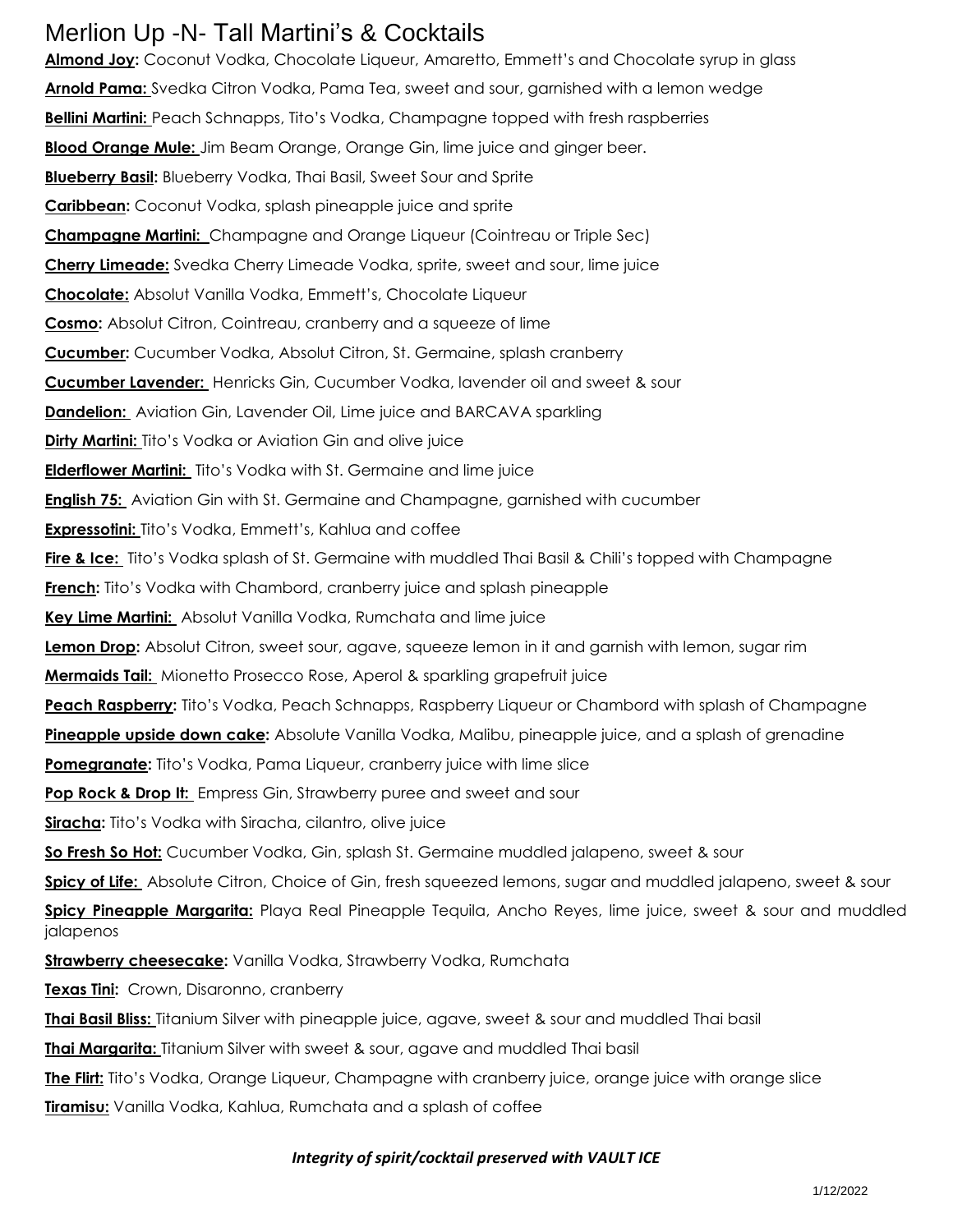#### **BOTTLED BEER SELECTIONS**

| \$5                                   | <b>PACIFICO</b>               | \$6 |
|---------------------------------------|-------------------------------|-----|
| \$5                                   | <b>BLUE MOON</b>              | \$6 |
| \$5                                   | STELLA ARTOIS                 | \$6 |
| \$6                                   | SAPPORO                       | \$6 |
| \$6                                   | <b>TIGER</b>                  | \$6 |
| \$6                                   | <b>SINGHA</b>                 | \$6 |
| <b>GALVESTON ISLAND TIKI WHEAT\$5</b> | <b>HOPADILLO</b>              | \$6 |
| \$5                                   | <b>BULLSHARK SCOTTISH ALE</b> | \$6 |
| \$6                                   | <b>CRAWFORD BOCK</b>          | \$6 |
| \$6                                   | <b>SUNNY DAY IPA</b>          | \$6 |
| \$6                                   | <b>LOVE STREET</b>            | \$6 |
| \$6                                   | <b>VOODOO RANGER</b>          | \$7 |
| \$6                                   | <b>LUCKY BUDDHA</b>           | \$7 |
| \$6                                   | <b>GHOST MACHINE</b>          | \$7 |
| \$6                                   | <b>MILK &amp; STOUT NITRO</b> | \$7 |
|                                       |                               |     |

Field of Dreams Sake Bomb – Dreaming Clouds Sake & Crawford Bock \$12

#### **HOUSE WINES (by the Glass)**

| CANYON ROAD CABERNET   | $\frac{1}{2}$ | CANYON ROAD CHARDONNAY          | \$7 |
|------------------------|---------------|---------------------------------|-----|
| CANYON ROAD MERLOT     | $\sqrt{2}$    | CANYON ROAD PINOT GRIGIO        | \$7 |
| CANYON ROAD PINOT NOIR | $\mathcal{L}$ | CANYON ROAD SAUVIGNON BLANC \$7 |     |

### **HAPPY HOUR TUESDAY-SUNDAY**

**BAR & PATIO ONLY 5PM-7PM**

#### **\$5.00 HOUSE WINE**

#### **\$4.00 WELL DRINKS**

#### **\$2.50 DOMESTIC BEER (COORS LIGHT, MILLER LIGHT, BUDLIGHT)**

**½ OFF APPETIZERS (EXCEPT SOFT SHELL CRAB AND SPECIALITY APPETIZERS)**

#### **SUNDAY ONLY WHOLE RESTAURANT HAPPY HOUR 5PM-7PM**

**WEDNESDAY NIGHT IS "LADIES NIGHT" \$6.00 SELECT MARITIN'S ALL NIGHT. BAR & PATIO ONLY**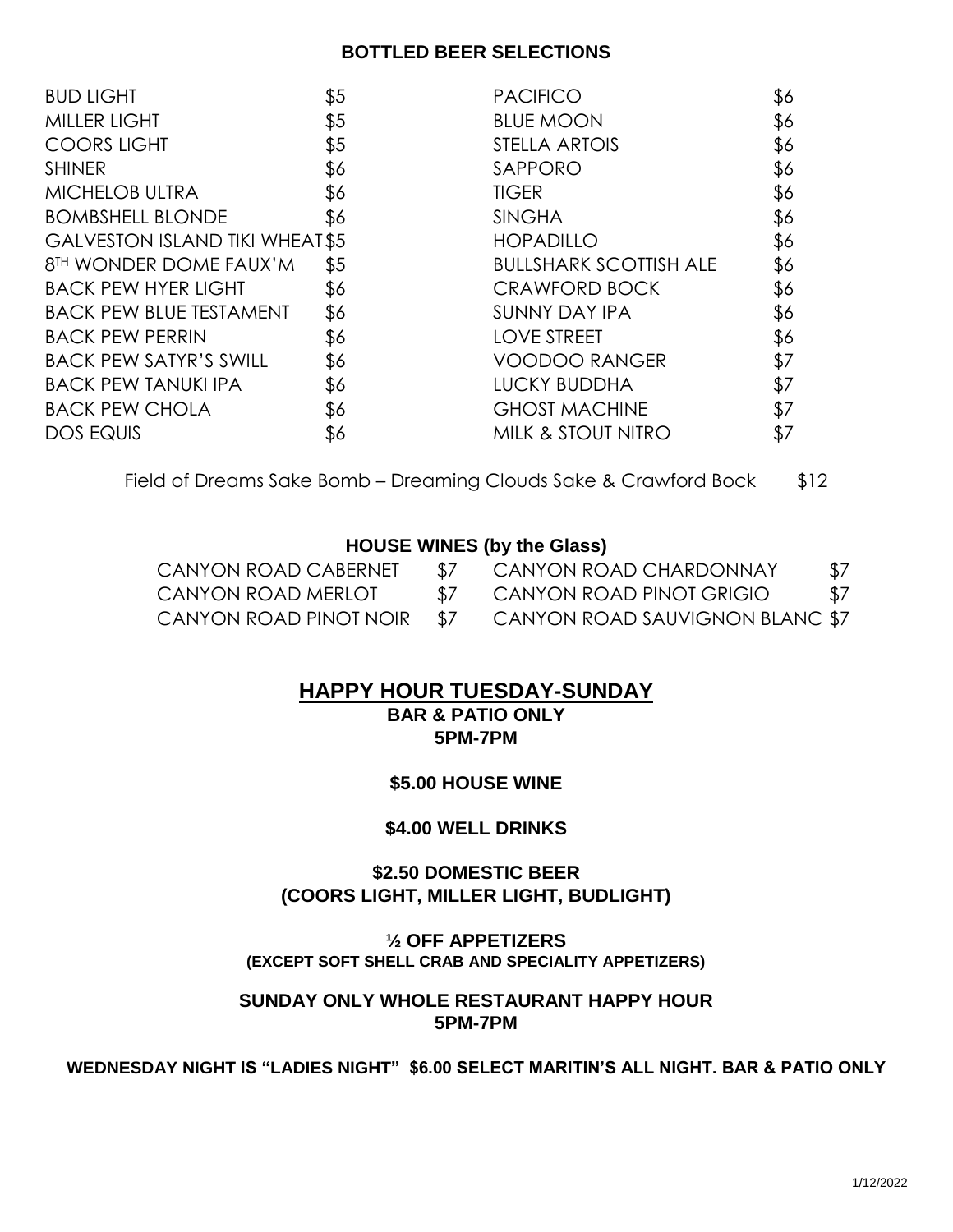## WHITE WINES

| Rose                                                                                                      | Glass    | <b>Bottle</b> |
|-----------------------------------------------------------------------------------------------------------|----------|---------------|
| Apaltagua Rose of Carmenere, Maile Valley, Estate Grown, Chile                                            | 9        | 32            |
| Rotation Rose of Viognier, Syrah, Lodi, CA                                                                | 9        | 32            |
| Undergroud Wine Project "And Why Am I Pink" Syrah/Sangiovese, WA                                          | 9        | 32            |
| Chateau Peyrassol Rose Cinsault & Grenache, Provence. FR                                                  | 9        | 32            |
| Chateau Goudichaud Cabernet Franc Rose, FR                                                                | 10       | 36            |
| Domaine De Pellehaut Rose, Cotes de Gascogne, FR                                                          | 10       | 36            |
| The Pale Rose, Provence, FR                                                                               | 11       | 40            |
| Lange Twins River Ranch Aglianico Rose. Lodi, CA                                                          | 11       | 40            |
| CL Butaurd "Pa Pa Frenchy" Rose, Texas                                                                    | 12       | 44            |
| Niki's Pinot Noir Rose, Arroyo Seco, Monterey, CA                                                         | 12       | 44            |
| Dandy Rose, Texas                                                                                         | 13<br>13 | 48<br>48      |
| Domaine de Mourchon Cotes du Rhone Villages "Seguret Loubie" Rose, FR<br>Chateau Ste. Marguerite Rose, FR | 15       | 56            |
| 32 Winds Rose of Pinot Noir, Sonoma County, CA                                                            | 18       | 68            |
|                                                                                                           |          |               |
| Sauvignon Blanc                                                                                           | Glass    | <b>Bottle</b> |
| Blanchard & Lurton Les Fous Sauvignon Blanc, Valle de Uco, Mendoza, AR                                    | 9        | 32            |
| Koha Sauvignon Blanc, Marlborough, NZ                                                                     | 9        | 32            |
| Domaine de Matignon Sauvignon Blanc. Loire Valley, FR                                                     | 9        | 32            |
| Echo Bay Sauvignon Blanc, Marlborough, NZ                                                                 | 9<br>9   | 32            |
| Ammunition Sauvignon Blanc, Sonoma County, CA                                                             | 10       | 32<br>36      |
| Trentadue Winery "OPR" Sauvignon Blanc, CA<br>Intipalka Valle Del Sol Sauvignon Blanc, Peru               | 10       | 36            |
| Enkidu "E" Sauvignon Blanc, Sonoma, CA                                                                    | 11       | 40            |
| EQ Sauvignon Blanc, Aconcagua, Chile                                                                      | 11       | 40            |
| Jean Francois Merieau Sauvignon Blanc, Touraine, FR                                                       | 11       | 40            |
| Nautilus Sauvignon, Marlborough, NZ                                                                       | 11       | 40            |
| Domaine Guy Mardon Sauvignon Blanc, Touraine, FR                                                          | 12       | 44            |
| Domaine Sauvete Sauvignon Blanc, Loire Valley, FR                                                         | 13       | 48            |
| La Tunella Sauvignon Blanc, Friulli Colli, IT                                                             | 13       | 48            |
| Astrolabe, Sauvignon Blanc, Kekerengu Coast, NZ                                                           | 14       | 52            |
| Domaine De La Tonnellerie Sancerre, Loire Valley, FR                                                      | 15       | 56            |
| Peter Franus Sauvignon Blanc, Napa Valley, CA                                                             | 16       | 60            |
| Andre Dezat & Fils Sancerre, Loire Valley, FR                                                             | 16       | 60            |
| Cade Winery Sauvignon Blanc, Napa Valley, CA                                                              | 18       | 68            |
| Francois Le Saint "Pouilly-Fume" Sauvignon Blanc, Loire Valley, FR                                        | 23       | 88            |
| Chardonnay                                                                                                | Glass    | <b>Bottle</b> |
| 4 Cellars Chardonnay, Columbia Valley, WA                                                                 | 9        | 32            |
| Browne Family "Heritage" Chardonnay, Columbia Valley, WA                                                  | 11       | 40            |
| White Queen Chardonnay, Sonoma County, CA                                                                 | 12       | 44            |
| Foxglove Unoaked Chardonnay, Central Coast, CA                                                            | 12       | 44            |
| Domaine de la Croix Senaillet Macon Davaye, Burgundy, FR                                                  | 12       | 44            |
| Joseph Drouhin Macon-Villages Chardonnay, Burgundy, FR                                                    | 13       | 48            |
| Vite Colte Chardonnay, Piemonte, IT                                                                       | 13       | 48            |
| Joseph Drouhin Macon-Lugny Les Cray Chardonnay, Burgundy, FR                                              | 13       | 48            |
| Domaine Moutard-Diliggent Chardonnay, Bourgogne, FR                                                       | 14       | 52            |
| Chances Are Chardonnay, Columbia Valley, WA                                                               | 14       | 52            |
| La Follette Chardonnay, CA                                                                                | 15       | 56            |
| Irvine & Roberts Vineyard Chardonnay, OR                                                                  | 20       | 76            |
| Rafael et Rils, Chardonnay Pour Roise Estate, Oak Knoll                                                   | 20       | 76            |
| Etude Chardonnay, Grace Benoist Ranch, Carneros, CA                                                       | 20       | 76            |
| Alpasion Grand Chardonnay, Mendoza, AR                                                                    | 25<br>25 | 96<br>96      |
| Dumol Chardonnay, Russian River Valley, CA<br>Domaine Drouhin Arthur Chardonnay, Willamette Valley, OR    | 25       | 96            |
| Sleeping Giant Chardonnay, Buena Tierra Vineyard, Russian River, CA                                       |          | 110           |
|                                                                                                           |          |               |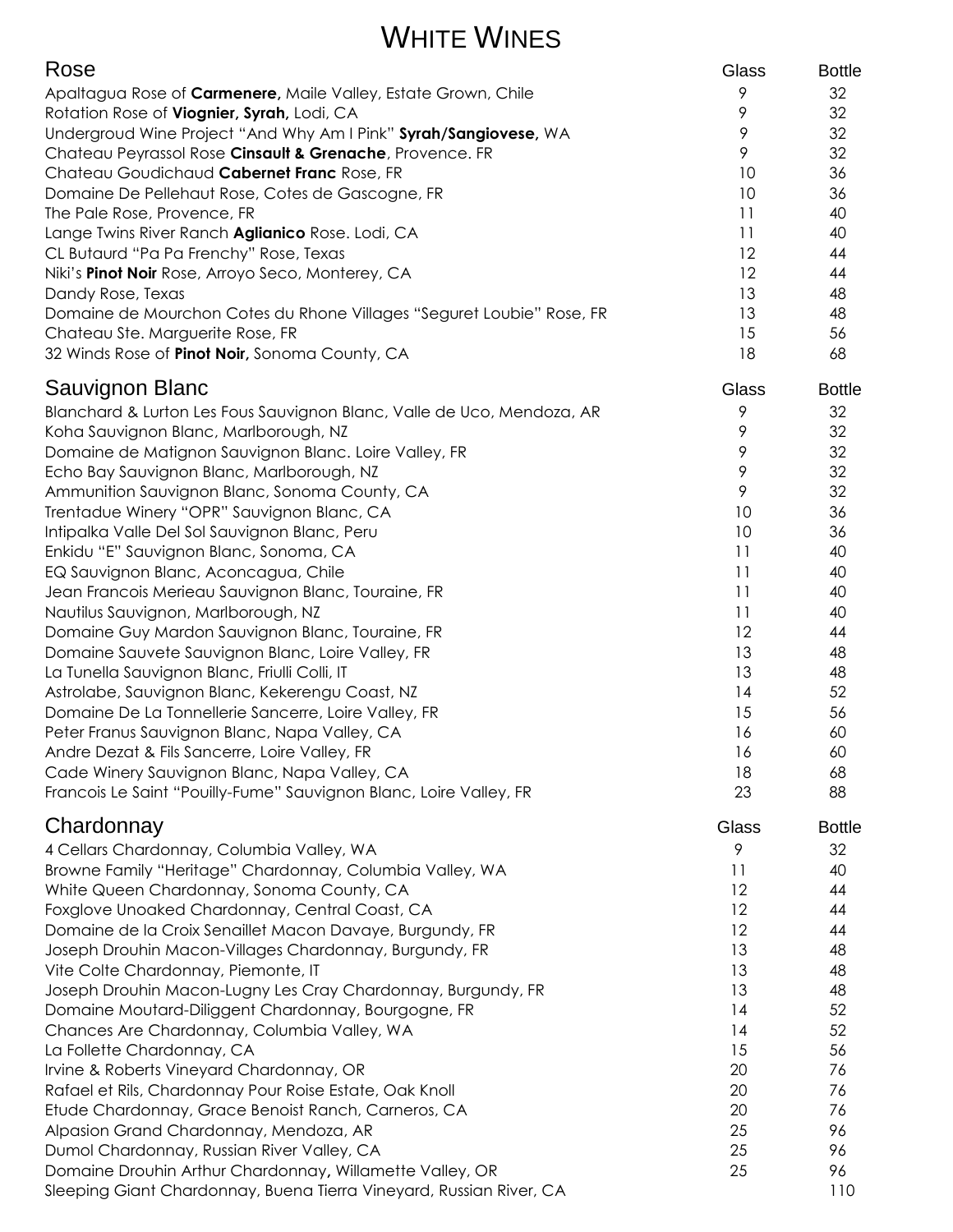| <b>Pinot Grigio</b>                                         | Glass | <b>Bottle</b> |
|-------------------------------------------------------------|-------|---------------|
| Villa Loren Pinot Grigio, Delle Venezie, IT                 | 9     | 32            |
| Dusi Pinot Grigio, Paso Robles, CA                          | 10    | 36            |
| Ca' Montini Pinot Grigio, Terre Di Valfredda, IT            |       | 40            |
| Livon Pinot Grigio, IT                                      |       | 40            |
| Laetare Pinot Grigio, Friuli, IT                            |       | 40            |
| Volpe Pasini Pinot Grigio, Friuli, IT                       |       | 40            |
| Left Coast "The Orchard" Pinot Gris, Williamette Valley, WA | 12    | 44            |
| Pratello Pinot Grigio, IT                                   | 12    | 44            |
| La Tunella Pinot Grigio, Friulli Colli, IT                  |       | 48            |

| <b>Trotting Whites</b>                                                               | Glass           | <b>Bottle</b> |
|--------------------------------------------------------------------------------------|-----------------|---------------|
| Kiona Vineyard Riesling, Columbia Valley, WA                                         | 7               | 24            |
| Skyfalls Vineyard Riesling, Walla Walla, WA                                          | 8               | 28            |
| Simonsig Chenin Blanc, South Africa                                                  | 8               | 28            |
| Chante Cigale Cicada Blanc, Viognier, Sauvignon Blanc, Picpoul, Rhone, FR            | 8               | 28            |
| Albert Bichot Bourgogne Aligote, Burgundy, FR                                        | 9               | 32            |
| Chateau La Freynelle Bordeaux Blanc, FR                                              | 9               | 32            |
| Ramon Roqueta Garnacha Blanc, Catalonia, SP                                          | 9               | 32            |
| Areyna Torrontes, Mendoza, Argentina                                                 | 9               | 32            |
| Lone Birch Riesling, Yakima Valley, WA                                               | 9               | 32            |
| Tangent Albarino, Edna Valley, CA                                                    | 10              | 36            |
| Nine Hats Riesling, Columbia Valley, CA                                              | 10              | 36            |
| Two Mountain Riesling, Rattlesnake Mountain, WA                                      | 11              | 40            |
| Tatomer Riesling, CA                                                                 | 11              | 40            |
| Solitude Cotes Du Rhone Blanc Clairette, Vigonier, Grenache Blanc, Rhone Valley, FR  | $\overline{11}$ | 40            |
| Nisia, Old Vine, Verdejo, Rueda, SP                                                  | 11              | 40            |
| Pietro Beconcini "PRS" Malvasi Lunga, Toscana, IT                                    | 11              | 40            |
| Clos des Fous Pour Ma Gueule Dry Riesling, Sur, Chile                                | 11              | 40            |
| Sleight of Hand "The Magician" Riesling, WA                                          | 12              | 44            |
| Domaine de Mourchon "La Source" Cotes du Rhone Blanc, FR                             | 12              | 44            |
| Domaine Bonnet-Huteau, Melon Bourgogne, FR                                           | 12              | 44            |
| Gunderlock "Fritz's" Riesling, Rheinhessen, GR                                       | 12              | 44            |
| Domaine Rouge-Bleu Mediterranee Dentelle Blanc, Rhone Valley, FR                     | 12              | 44            |
| Thomas Fogarty Gewurztramier, Monterey County, CA                                    | 13              | 48            |
| Weingut Richard Bocking "Bocking" Riesling, Mosel, GR                                | 13              | 48            |
| Domaine Houchart, Cotes de Provence Blanc, Provence, FR                              | 13              | 48            |
| Left Coast White Pinot Noir, Williamette Valley, OR                                  | 14              | 52            |
| Ovum Memorista Riesling, Eola Hills, OR                                              | 14              | 52            |
| Stellenbosch Vineyards Credo Chenin Blanc, South Africa                              | 15              | 56            |
| Zotovich Viognier, Santa Rita Hills, CA                                              | 15              | 56            |
| Tramin Gewurztraminer, Trentino-Alto Adige, Italy                                    | 15              | 56            |
| Dobuje Malvasia, Goriska Brda, Slovenia                                              | 17              | 64            |
| Balboa "Mith", Roussanne, Viognier, Grenache Blanc, Marsanne, Walla Walla Valley, WA | 20              | 76            |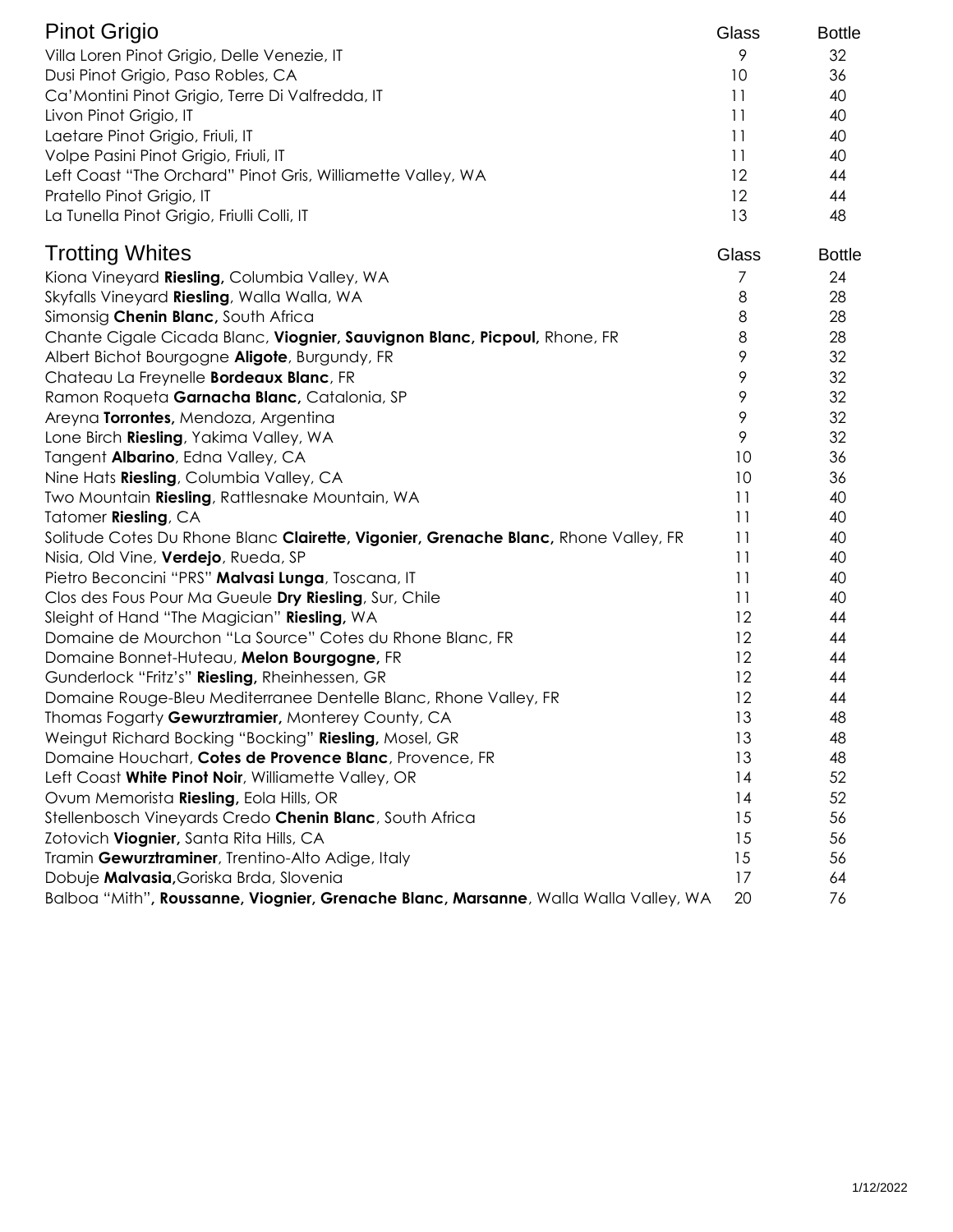| Sparkling                                                                    | Glass | <b>Bottle</b> |
|------------------------------------------------------------------------------|-------|---------------|
| Barcava Cava Brut, SP                                                        | 7     | 24            |
| Jacques Pelvas Brut Blanc de Blancs, Provence, FR                            | 7     | 24            |
| NV Fiori Terre Siciliane Moscato, IT                                         | 8     | 28            |
| NV Wycliff Brut, CA                                                          | 8     | 28            |
| NV Veuve Du Vernay Rose, Loire, FR                                           | 8     | 28            |
| Mionetto Prosecco Rose. IT                                                   | 8     | 28            |
| Tre Secoli Dolce Vita Moscato d'Asti, IT                                     | 8     | 28            |
| La Cantina Pizzolato Moscato, IT                                             | 9     | 32            |
| Jacques Pelvas Brut Rose, Provence, FR                                       | 9     | 32            |
| SR262 Sparkling Syrah, Columbia Valley, WA                                   | 9     | 32            |
| Isaac Fernandez "Biutiful" Cava Brut Rose, SP                                | 11    | 40            |
| NV Ca' Vittoria Brut Prosecco, Valdobbiadene, IT                             | 12    | 44            |
| NV Ca' Vittoria Brut Rose Prosecco, Valdobbiadene, IT                        | 12    | 44            |
| NV Flor Brut Rose, IT                                                        | 12    | 44            |
| Domaine Riefle Cremant d'Alsace Brut, FR                                     | 12    | 44            |
| Tre Lecoli Dry Moscato, IT                                                   | 12    | 44            |
| Veuve Ambal Cremant de Bourgogne Brut Grande Cuvee Rose, FR                  | 12    | 44            |
| Denny Bini Lambrusco dell'Emilia "Festa", IT                                 | 14    | 52            |
| Domaine Riefle Cremant d'Alsace Brut Formula Rose, FR                        | 14    | 52            |
| NV Albert Bichot Cremant De Bourgogne Rose Brut, FR                          | 15    | 56            |
| NV Albert Bichot Cremant De Bourgogne, Reserve Brut, FR                      | 15    | 56            |
| NV Rose D'Or Cremant de Bordeaux Brut Rose, FR                               | 15    | 56            |
| Charles Bove Sparkling Rose, Touraine, Loire, France                         | 16    | 60            |
| Domaine de Matignon Brut Sparkling, Loire, FR                                | 16    | 60            |
| Merlion's Little Rebel Belle "Hell Of A Day" Sparkling Rose, Walla Walla, WA | 18    | 68            |
| Scharffenberger Sparkling Rose, Mendocino County, CA                         | 18    | 68            |
|                                                                              | 25    | 96            |
| NV Ayala Brut Majeur Champagne, FR                                           | 25    | 96            |
| NV Aubry Brut Champagne, FR                                                  | 25    | 96            |
| NV Henroit Brut Souverain Champagne, FR                                      |       |               |
| Drappier Brut Carte d'Or, Champagne, FR                                      | 25    | 96            |
| Charles Le Bel Inspiration 1818 Brut Champagne, FR                           | 25    | 96            |
| NV Billecart-Salmon Brut Reserve Champagne, FR                               |       | 100           |
| Le Mesnil Grand Cru Brut Blanc de Blanc, Champagne, FR                       |       | 125           |
| Le Mesnil Grand Cru Sublime Rose, Champagne FR                               |       | 125           |
| NV Billecart-Salmon Brut Rose Champagne, FR                                  |       | 150           |
| NV Bruno Paillard Rose Cuvee Champagne, FR                                   |       | 150           |
| NV Bollinger Special Cuvee Brut Champagne, FR                                |       | 150           |
| NV Bruno Paillard Blanc de Blancs Grand Cru Champagne, FR                    |       | 175           |
| NV Laurent-Perrier "Limited Edition" Cuvee Rose Brut, Champagne, FR          |       | 250           |
| 2002 Piper-Heidsieck "Rare" Champagne, FR                                    |       | 300           |
| 2012 Bollinger La Grande Annee Brut Champagne, FR                            |       | 325           |
| Port/Sherry                                                                  |       |               |
| Fonseca Port Bin 27 Ruby, Portugal                                           | 8     |               |
| Penfolds Club Tawny, South Australia                                         | 11    |               |
| Taylor Fladgate 10 Year Tawny, Portugal                                      | 12    |               |
| Quinta Noval Black Porto, Portugal                                           | 14    |               |
| Taylor Fladgate 20 Year Tawny, Portugal                                      | 15    |               |
| Bodegas Emilio Hidalgo, Villapanes Oloroso Jerez-Xeres-Sherry                | 18    |               |

### Sake

| Tyku Coconut                                           | 30 |
|--------------------------------------------------------|----|
| Tyku Junmai Ginjo                                      | 30 |
| <b>Tyku Cucumber</b>                                   | 30 |
| Moonstone Coconut Lemongrass Nigori - 300ml            | 25 |
| Rihaku Dreamy Clouds Junmai Nigori - 300ml             | 30 |
| Kanbara "Bride of The Fox" Junmai Ginjo Nigata - 300ml | 30 |
| Fukucho "Seaside" Junmai Sparkling Sake - 500ml        | 40 |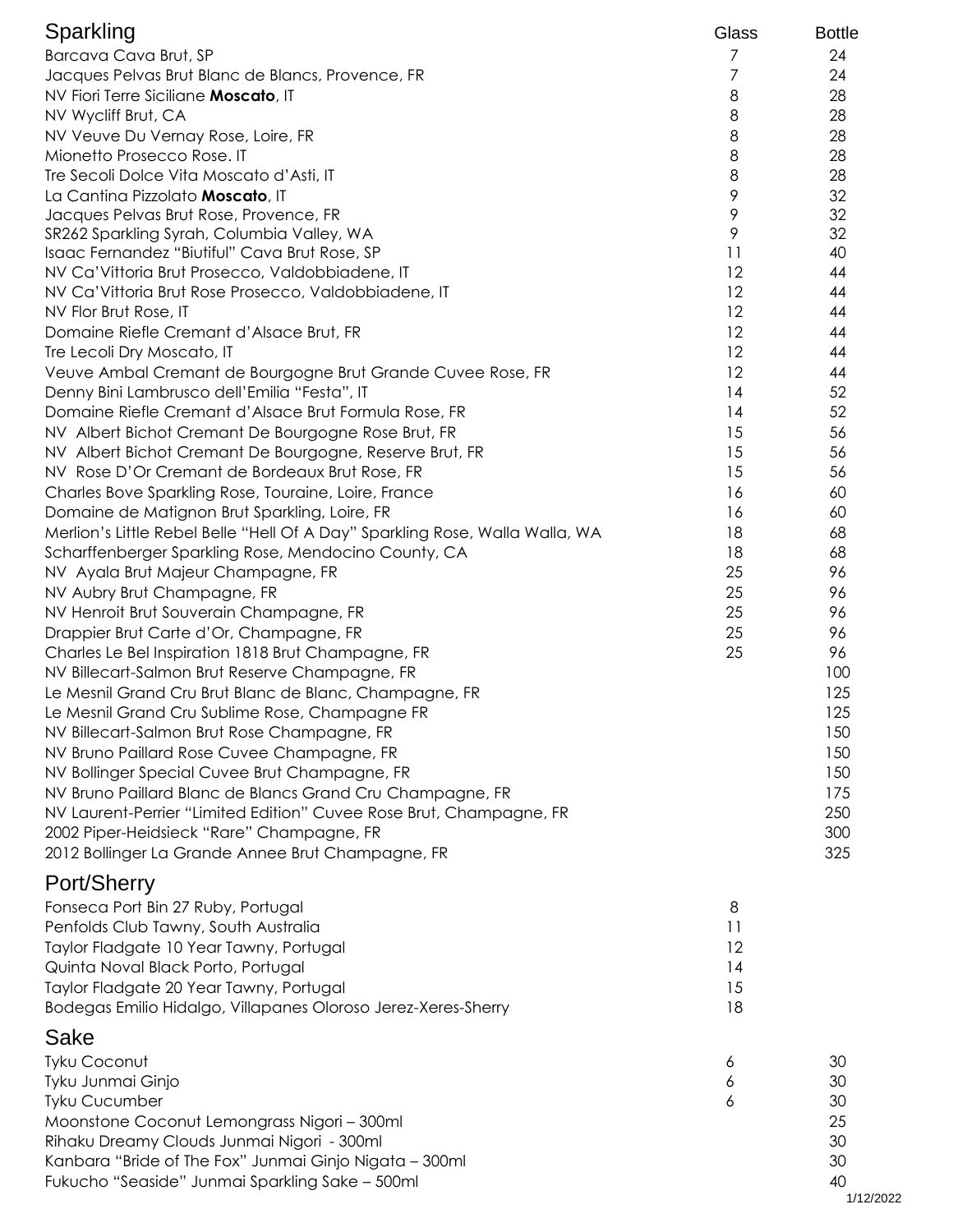# RED WINES

| <b>Pinot Noir</b>                                                   | Glass                | <b>Bottle</b> |
|---------------------------------------------------------------------|----------------------|---------------|
| Pavette Pinot Noir, CA                                              | 8                    | 28            |
| Chasing Lions Pinot Noir                                            | 9                    | 32            |
| The Potion Pinot Noir, North Coast, CA                              | 9                    | 32            |
| Ammunition Pinot Noir, Sonoma, CA                                   | 10                   | 36            |
| Heritage Browne Pinot Noir, Williamette Valley, OR                  | 12                   | 44            |
| Angels Ink Pinot Noir, Central Coast, CA                            | $12 \overline{ }$    | 44            |
| Eola Hills Pinot Noir, Willamette Valley, OR                        | 13                   | 48            |
| Grochau Cellars "Commuter Cuvee" Pinot Noir, Williamette Valley, OR | 14                   | 52            |
| Albert Bichot Bourgogne Vielles Vignes de Pinot Noir, FR            | 15                   | 56            |
| Raeburn Pinot Noir, Russian River Valley, CA                        | 15                   | 56            |
| Jules Taylor Pinot Noir, Marlborough, NZ                            | 15                   | 56            |
| Montsecano Refugio Pinot Noir, Casablanca Valley, Chile             | 16                   | 60            |
| The Wonderland Project "Two Kings" Pinot Noir, Sonoma, CA           | 18                   | 68            |
| Argyle Reserve Pinot Noir, Williamette Valley, OR                   | 18                   | 68            |
| Irvine & Roberts Estate Vineyard, Pinot Noir, Rogue Valley, OR      | 20                   | 76            |
| Dumol Pinot Noir, Russian River Valley, CA                          | 30                   | 115           |
| Fiddlehead Cellars "Lollapalooza" Pinot Noir, Sta. Rita Hills, CA   |                      | 120           |
| Papapietro Perry Pinot Noir, Russian River, CA                      |                      | 140           |
| Bydand Pinot Noir, Sonoma Coast, CA                                 |                      | 160           |
| Marlot & Marlot Rocad Plande                                        | $\bigcap_{n \geq n}$ | <b>D</b> -44- |

| <u>MEIIOL &amp; MEIIOL DASEU DIEHUS</u>                                          | Glass | BOTTIE |
|----------------------------------------------------------------------------------|-------|--------|
| SR 262 Merlot, Columbia Valley, WA                                               | 8     | 28     |
| Chateau La Freynelle Bordeaux Blend, Merlot, Cabernet, Bordeaux, FR              | 10    | 36     |
| Skyfall Vineyard Merlot, Columbia Valley, WA                                     | 10    | 36     |
| Ammunition "Equalizer" Merlot, Cabernet, Syrah, Petite Sirah, Malbec, Sonoma, CA | 10    | 36     |
| Vignobles Lacoste Bordeaux Blend, Merlot, Cabernet, Bordeaux, FR                 | 11    | 40     |
| Revelry Vintners, Merlot, Columbia Valley, WA                                    | 12    | 44     |
| Nine Hats Red Blend Merlot, Sangiovese, Syrah, and Cabernet Sauvignon, WA        | 12    | 44     |
| Matanzas Creek Merlot, Sonoma, CA                                                | 13    | 48     |
| Fableist Merlot, Paso Robles, CA                                                 | 14    | 52     |
| L'Ecole Frenchtown, Merlot, Cabernet, Syrah, Columbia Valley, WA                 | 14    | 56     |
| Stellenbosch "Big Flower" Merlot, South Africa                                   | 15    | 56     |
| Chances R Red Blend, Columbia Valley, WA                                         | 15    | 56     |
| Watermill Estate Merlot, Walla Walla, WA                                         | 20    | 76     |

| The 'Other' Guys <domestic></domestic>                                                  | Glass | <b>Bottle</b> |
|-----------------------------------------------------------------------------------------|-------|---------------|
| Field Recording Unfiltered Cabernet Franc, Paso Robles, CA                              | 11    | 40            |
| Miller Vineyards, Cabernet Franc, Clarksburg, CA                                        | 18    | 68            |
| Merlion's "Little Rebel Belle" Red Blend, Malbec, Merlot, Cabernet, Petit Verdot,       |       |               |
| Walla Walla, WA                                                                         | 18    | 68            |
| Delille Cellars D2, Merlot, Cabernet, Cabernet Franc, Petit Verdot, Columbia Valley, WA | 20    | 76            |
| Spectral Cellars, Cabernet Franc, Walla Walla, WA                                       | 20    | 76            |
| Januik Cabernet Franc, Weinbau Vineyard, Wahluke Slope, WA                              | 25    | 96            |
| Ashes & Diamonds Cabernet Franc, Napa Valley, CA                                        |       | 175           |
| <b>Cabernet &amp; Cabernet Based Blends</b>                                             | Glass | <b>Bottle</b> |
| Nine Hats Cabernet Sauvignon, Columbia Valley, WA                                       | 10    | 36            |
| SR262 Cabernet Sauvignon, Columbia Valley, WA                                           | 10    | 36            |
| Magnificent Cabernet Sauvignon, Columbia Valley, WA                                     | 11    | 40            |
| One Stone Cabernet Sauvignon, Paso Robles, CA                                           | 11    | 40            |
| Browne Family Heritage Cabernet Sauvignon, Columbia Valley, WA                          | 12    | 44            |
| Jigar, Dry Creek Valley, Sonoma County, CA                                              | 14    | 52            |
| Jolete Cabernet Sauvignon, Walla Walla, WA                                              | 15    | 56            |
| Lava Cap Cabernet Sauvignon, Sierra Foothills, CA                                       | 15    | 56            |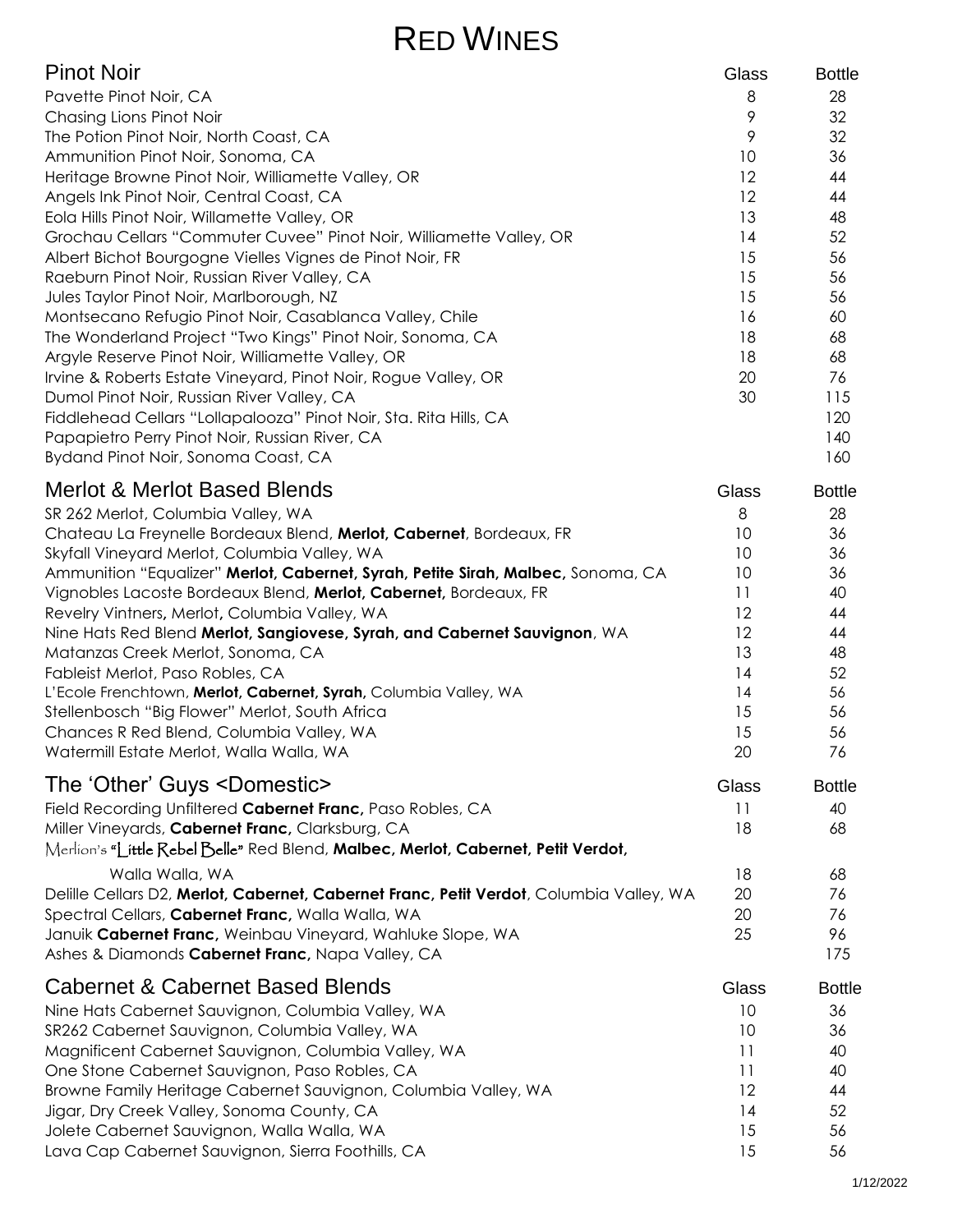| Cabernet & Cabernet Based Blends (continued)                                                 | Glass    | <b>Bottle</b>   |
|----------------------------------------------------------------------------------------------|----------|-----------------|
| Details Cabernet Sauvignon, Sonoma County, CA                                                | 15       | 56              |
| Sleight of Hand Conjurer Red Blend, WA                                                       | 18       | 68              |
| Balboa, Artist Series Cabernet Sauvignon, Walla Walla Valley, WA                             | 18       | 68              |
| Hedges Family Estate, Cabernet, Merlot, Cab Franc, Malbec, Petite Verdot                     |          |                 |
| Red Mountain, WA                                                                             | 18       | 68              |
| Dusted Valley Cabernet Sauvignon, Columbia Valley, WA                                        | 18       | 68              |
| Januik, Cabernet Sauvignon Columbia Valley, WA                                               | 18       | 68              |
| Pursued by Bear "Bear Cub" Cabernet, Merlot, Syrah, Columba Valley, WA                       | 20       | 76              |
| 10,000 Hours Cabernet Sauvignon, Red Mountain, WA                                            | 20       | 76              |
| Reynvaan "Unnamed" Cabernet, Cabernet Franc, Walla Walla, WA                                 | 20       | 76              |
| Balboa Constrictor Red Blend, Walla Walla, WA                                                | 20       | 76              |
| Dauo Reserve Cabernet Sauvignon, Paso Robles, CA                                             | 25       | 96              |
| Inglenook "1882" Cabernet Sauvignon, Rutherford, CA                                          | 25       | 96              |
| Penfolds BIN 600 Cabernet/Shiraz, CA                                                         | 25       | 96              |
| Penfolds BIN 704 Cabernet Sauvignon, Napa, CA                                                | 25       | 96              |
| Singal Cabernet Sauvignon, Napa, CA                                                          | 30       | 100             |
| Balboa Estate Cabernet Sauvignon, Walla Walla Valley, WA                                     |          | 120             |
| Little Giant Cabernet Sauvignon, Napa Valley, CA                                             |          | 120             |
| Rafael et Fils Cabernet Sauvignon, Oak Knoll, CA                                             |          | 160             |
| Long Shadows "Pirouette" Cabernet, Merlot, Petit Verdot, Cabernet Franc, Malbec, WA          |          | 175             |
| Aril Estate Cabernet Sauvignon, Napa, CA                                                     |          | 210             |
| Bydand Cabernet Sauvignon, Napa Valley, CA                                                   |          | 210             |
| South American Travelogue                                                                    | Glass    | <b>Bottle</b>   |
| Altosur, Malbec, Uno Valley, AR                                                              | 8        | 28              |
| Black Cabra Cabernet Sauvignon, Mendoza, Argentina                                           | 8        | 28              |
| Black Cabra Malbec, Mendoza, Argentina                                                       | $\,8\,$  | 28              |
| Tintonegro, Malbec, Uco Valley, Argentina                                                    | 9        | 32              |
| LaPosta "Paulucci" Malbec, Mendoza, Argentina                                                | 9        | 32              |
| Areyna Cabernet Sauvignon, Mendoza, Argentina                                                | 9        | 32              |
| Bandini Dos Cauces Malbec, Mendoza, Argentina                                                | 10       | 36              |
| Piattelli Vineyards Reserva Cabernet Sauvignon, Mendoza, Argentina                           | 10       | 36              |
| Ricominciare Malbec, Cabernet Franc, Valle de Uco, Argentina                                 | 11       | 40              |
| Alpasion Malbec, Mendoza, Argentina                                                          | 12       | 44              |
| Bodega Calle Alberti 154 Reserva, Malbec, Mendoza, Argentina                                 | 12       | 44              |
| Vaglio Chacra Malbec, Mendoza, Argentina                                                     | 12       | 44              |
| Altocedre Cabernet, Argentina<br>Elqui Syrah, Carmenere and Malbec, Elqui Valley, Chili      | 13<br>13 | 48<br>48        |
| Piattelli Vineyards Grand Reserva Malbec, Mendoza, Argentina                                 | 13       | 48              |
| Alpasion Grand Petit Verdot, Mendoza, Argentina                                              | 18       | 68              |
| Alpasion Grand Malbec, Mendoza, Argentina                                                    | 18       | 68              |
| El Enemigo "The Enemy" Cabernet Franc, Mendoza, AR                                           | 18       | 68              |
| Alpasion Private Selection, Malbec, Syrah, Petit Verdot, Cab Franc, Mendoza, AR              | 20       | 76              |
| Bigly, Bold & Inky                                                                           | Glass    | <b>Bottle</b>   |
| Red Fire Zinfandel, Puglia, IT                                                               | 9        | 32              |
| Klinker <b>Zinfandel</b> , Paso Robles, CA                                                   | 10       | 36              |
| Dusi Model M, Cabernet, Syrah, Petite Syrah, Zinfandel, Paso Robles, CA                      | 11       | 40              |
| Il Borro Valdarno di Sopra Borrigiano Rosso, Merlot, Syrah, IT                               | 11       | 40              |
| Klinker Brink Mason, Zinfandel, Syrah, Petite Sirah, Cabernet, Paso Robles, CA               | 12       | 44              |
| Valravn "Old Vine Red Zinfandel", Sonoma, CA                                                 | 12       | 44              |
| Jigar Raja Cuvee Syrah, Merlot, Petitie Sirah, Cabernet, North Coast, CA                     | 13       | 48              |
| Rebellious Red Blend, CA                                                                     | 13       | 48              |
| Renegade Red Blend, Syrah, Malbec, Petit Verdot, Zinfandel, Petite Syrah, Paso Robles, CA 14 |          | 52              |
| Field Recordings "Fiction" <b>Zinfandel, Syrah, Mourvèdre, Graciano,</b> Paso Robles, CA     | 14       | 52              |
| Klinker Brick Farrah Syrah, Lodi, CA                                                         | 14       | 52              |
| L'Ecole, Syrah, Columbia Valley, WA                                                          | 15       | 56<br>1/12/2022 |